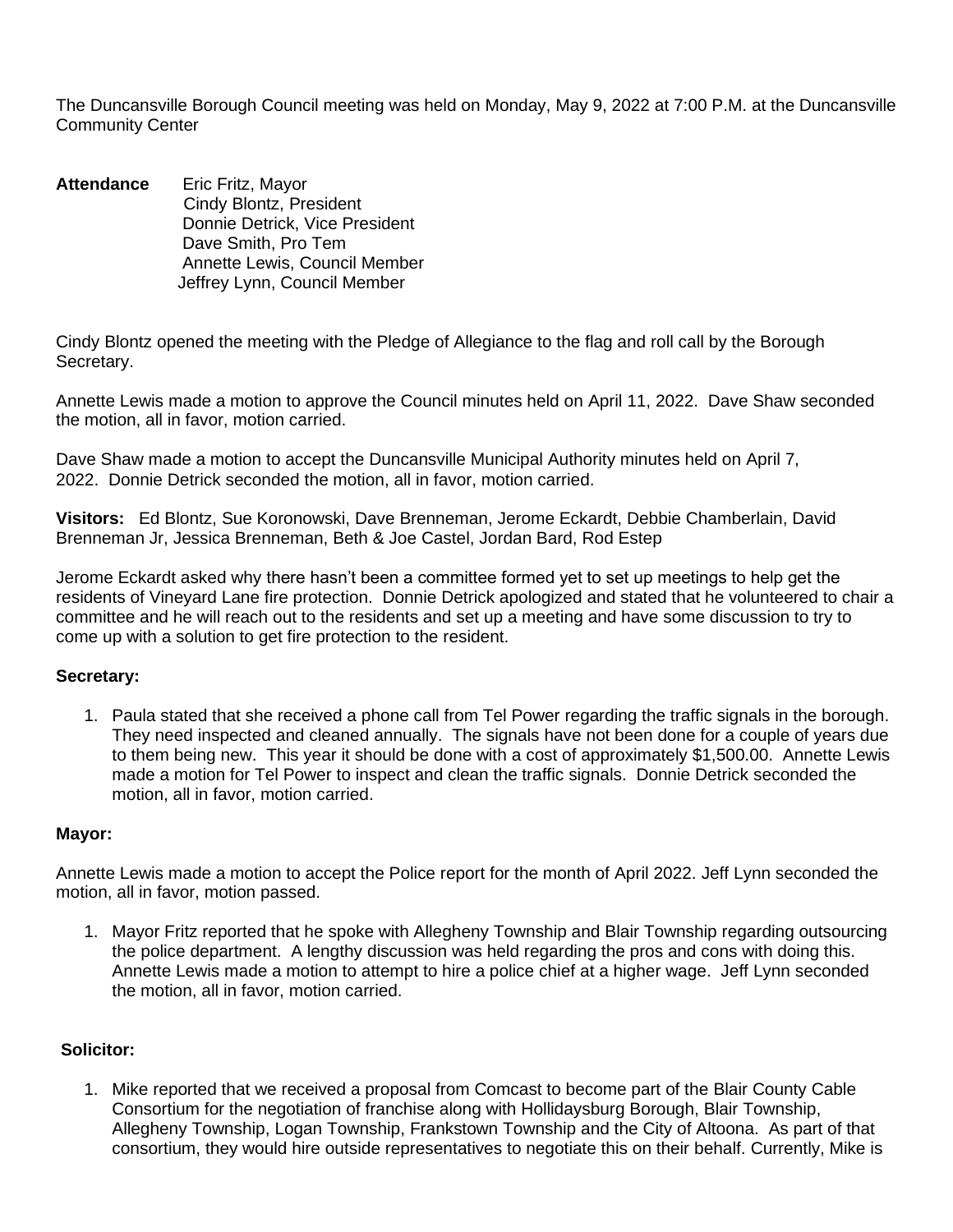not ready to make a recommendation regarding this. He would like to table this until next month until he gets more information regarding this matter.

- 2. Mike gave Paula the copy of the lease agreement for the Brumbaugh Insurance Parking. She will have him look at it with his attorney.
- 3. A gentleman from Abbottstown Borough is trying to get as many municipalities as possible to pass a resolution to legalize cannabis throughout the Commonwealth. He would like to present them at the PSAB conference in June. Mike stated he could do a resolution for council to sign for next meeting if that is what they choose to do. Council had no interest in doing a resolution.

# **Engineer:**

- 1. A discussion was held regarding the Antique Depot land development plan. The applicant is interested in obtaining a final approval plan and posting security of the site work.
- 2. Pizza Hut is going to have a curbside pick-up and drive thru at the Oxford Plaza. They are moving forward with this project.
- 3. Flood9lain Reviews:
	- a) Jordan and Erin Bard from 1112  $7<sup>th</sup>$  Ave would like to build a fence in their front yard. The fence is permissible according to the floodplain ordinance. The applicant wants to construct the fence up to the curb line which is not permissible. The installation of the fence should be a setback of 4 feet. Annette Lewis made a motion to accept the floodplain portion of the report. Jeff Lynn seconded the motion, all in favor, motion carried. Per Mike the encroachment of the fence into the right of way possesses a setback issue with the zoning ordinance and would need a hearing with the zoning hearing board to grant that modification. The applicant can also amend his plans to conform to the ordinance.
	- b) Anthony Scaglione from 1301  $3<sup>rd</sup>$  Ave would like to construct a handicap ramp into his business. The construction of the ramp meets the requirements in the floodplain ordinance. The location of the existing building does not give the applicant enough room to construct the ramp without encroaching the setback of 30 feet in the commercial district. The applicant will have to apply for a hearing with the zoning hearing board. Annette Lewis made a motion to accept the floodplain review per Tom's recommendations. Dave Shaw seconded the motion, all in favor. Motion carried.
- 4. Tom reported the owner of the building at 612 13<sup>th</sup> St has received by certified mail the dangerous building report that was prepared along with a list of things that needed done and any permits that needed obtained.

## **Committees:**

**Buildings & Grounds-Donnie Detrick:** Donnie stated that we need to move forward with getting the floor repaired at the community center. Rod Estep suggested contacting Mike Kozak to get a bid on the floor.

**Finance-Dave Shaw:** Nothing at this time.

**Fire Company-Donnie Detrick:** Chicken BBQ is Saturday, May 14, 2022

**Parks & Recreation-Annette Lewis:** Annette they are working on grants for the park. She asked if there were any recommendations that council would like to see done at the park to let her know.

A request was put in for a grant from the Blair County Garden Club. They are waiting to hear back from the.

**Personnel-Cindy Blontz:** Mayor Fritz requested an executive session.

**Streets & Equipment-Dave Shaw:** Jim Batzel reported that he started sweeping streets. He would like to do